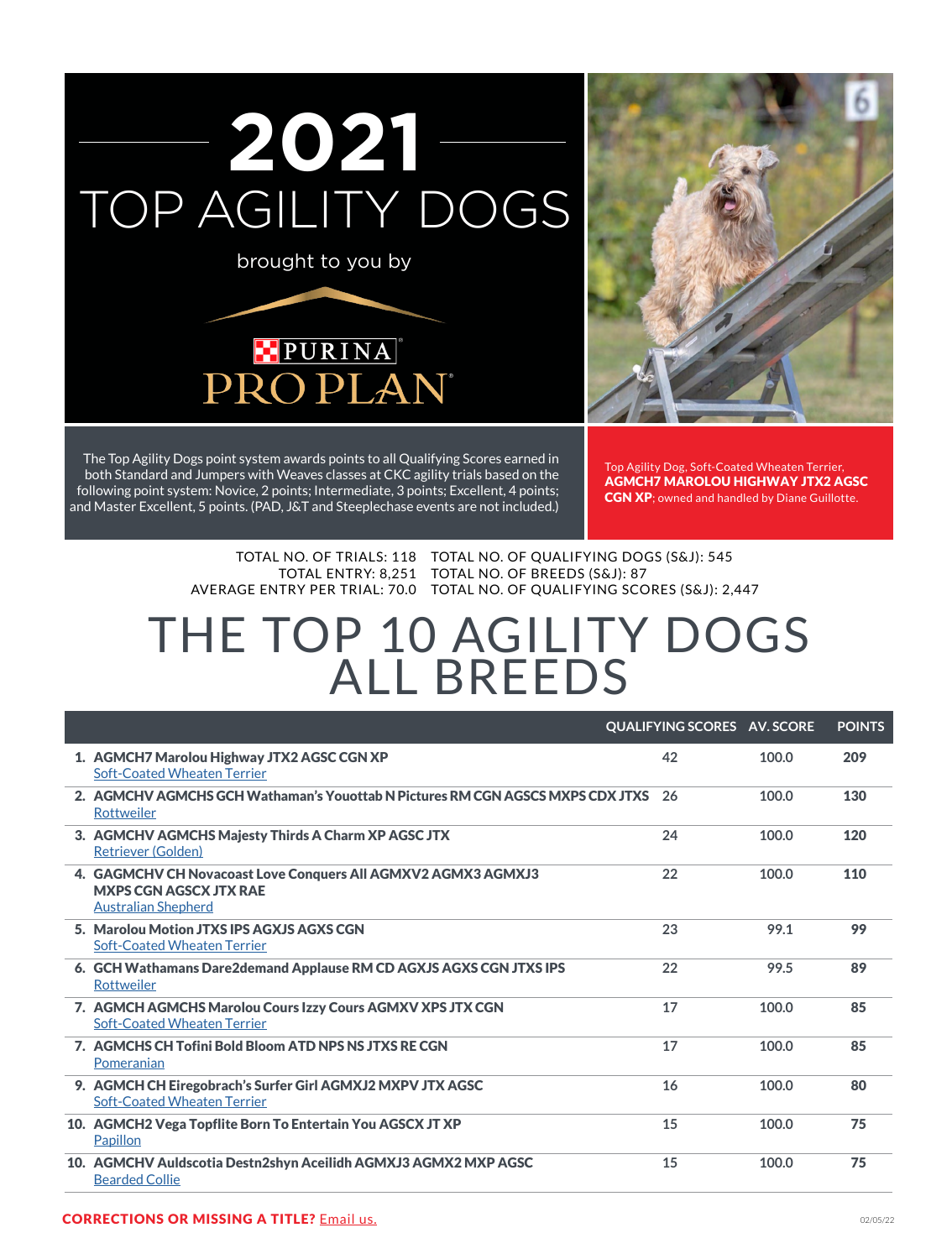# THE TOP 10 SPORTING DOGS

|                                                               | Qualifying<br><b>Scores</b> | Av.<br>Score | <b>Points</b> |
|---------------------------------------------------------------|-----------------------------|--------------|---------------|
| 1. AGMCHV AGMCHS Majesty Thirds A Charm XP AGSC JTX           | 24                          | 100.0        | 120           |
| Retriever (Golden)                                            |                             |              |               |
| 2. Foxgrove's Real Mccoy Sissi AGXJ AGX JT NP                 | 22                          | 99.5         | 73            |
| Retriever (Nova Scotia Duck Tolling)                          |                             |              |               |
| 3. AGMCHV AGMCHS AGMCH Blackfoot's Just For Kicks IP          | 14                          | 100.0        | 70            |
| Retriever (Labrador)                                          |                             |              |               |
| 3. AGMCH Granite Ledge's Rev Your Engines AGMX2 AGSC JT DM XP | 14                          | 100.0        | 70            |
| Retriever (Labrador)                                          |                             |              |               |
| 5. AGMCHV Fyke's Jewel From The Sea SHD                       | 12                          | 100.0        | 60            |
| Retriever (Golden)                                            |                             |              |               |
| 5. AGMCH Foxgrove's Ignite Your Soul AGMXJS AGMXJ4 XP         | 12                          | 100.0        | 60            |
| Retriever (Nova Scotia Duck Tolling)                          |                             |              |               |
| 7. Foxgrove's Born To Be Wild AGX, AGXJ, JT, NP               | 18                          | 98.3         | 54            |
| Retriever (Nova Scotia Duck Tolling)                          |                             |              |               |
| 8. Kalshan Gunny Boy AGXJ AGSC AGX JTX2 IP                    | 12                          | 100.0        | 50            |
| Retriever (Golden)                                            |                             |              |               |
| 8. AGMCH Blackfoot's Written In Thyme AGMXJ2 AGSC             | 10                          | 100.0        | 50            |
| Retriever (Labrador)                                          |                             |              |               |
| 8. AGMCHS3 Miron's Enchanting Siren AGSCS JTS XPS             | 10                          | 100.0        | 50            |
| Retriever (Labrador)                                          |                             |              |               |
|                                                               |                             |              |               |

#### **The Top 5, each Sporting Breed**

| Pointer (3)                                                                         | Qualifying         | Av.           | Points         | Retriever (Nova Scotia Duck Tolling) (18)                                            | Qualifying<br><b>Scores</b> | Av.<br>Score | Points         |
|-------------------------------------------------------------------------------------|--------------------|---------------|----------------|--------------------------------------------------------------------------------------|-----------------------------|--------------|----------------|
| 1. CH Coquetel Tukeglen Hullabaloo JTS AGIS AGIJS                                   | <b>Scores</b><br>5 | Score<br>96.0 | 16             | 1. Foxgrove's Real Mccoy Sissi AGXJ AGX JT NP                                        | 22                          | 99.5         | 73             |
|                                                                                     | 3                  | 100.0         | $\overline{7}$ | 2. AGMCH Foxgrove's Ignite Your Soul AGMXJS AGMXJ4 XP                                | 12                          | 100.0        | 60             |
| 2. GCH Coquetel Tukeglen Prettyinpink AGNS AGNJS                                    |                    |               |                | 3. Foxgrove's Born To Be Wild AGX, AGXJ, JT, NP                                      | 18                          | 98.3         | 54             |
| 3. Coquetel Tukeglen Revelry AGNS AGNJS                                             | $\overline{2}$     | 97.5          | 6              |                                                                                      | 8                           | 100.0        | 40             |
| Pointer (German Short-Haired) (3)                                                   |                    |               |                | 4. AGMCHS Redzone's Soaring Spitfire AS NP WC                                        |                             |              |                |
| 1. CH Longtrail Last Call At Bravepoint AGXJ RE CD SDN<br>DM AGX XP NS RATO WDJ FDJ | 3                  | 100.0         | 12             | 5. AGMCHV GCH Tollwest's Whole Lotta Love NS JTXS AGSCS<br>SDIN SHDM XPS CDX RAE CGN | 4                           | 100.0        | 20             |
| 2. Chevy SDN AGNJ CANS                                                              | 5                  | 94.0          | 11             | Spaniel (American Cocker) (4)                                                        |                             |              |                |
| 3. Pipedream Duchess Of Ducks JTX AGIJ NP CA AGN                                    | 2                  | 100.0         | 8              | 1. GCH Canrick's Pillow Talk AGXJ AGX IP JT                                          |                             | 100.0        | 16             |
| Retriever (Chesapeake Bay) (1)                                                      |                    |               |                | 1. Aladdin's Monarch Of The Glen NS RN                                               |                             | 99.2         | 16             |
| 1. Northwind's Bet She Can JTS                                                      | 3                  | 98.3          | 6              | 3. Puppylove Back To The Future                                                      |                             | 92.9         | 14             |
| Retriever (Flat-Coated) (4)                                                         |                    |               |                | 4. Brandys Very Special Surprise NPS AGNS AGNJS                                      | 6                           | 99.8         | 12             |
| 1. Blazingstar Absolute Altitude AGIS AGIJS NPS                                     | 8                  | 97.5          | 24             | Spaniel (Brittany) (4)                                                               |                             |              |                |
| 2. Flyway Farms Little Ray Of Sunshine IPV AGXJS AGXS RN                            | $\overline{2}$     | 100.0         | 10             | 1. Prairiestorm Blazing Wildfire AGNJ AGN                                            | 8                           | 100.0        | 17             |
| 2. Char-Will's Tempestuous Storm RI                                                 | 5                  | 99.0          | 10             | 2. GCHEX Rivermist Broxden Magnuttic JT AGNJ FDJ CGN                                 | 6                           | 96.7         | 12             |
| 4. GCH Labrys Real Gem AGIS CD RN JH WC                                             | 3                  | 98.3          | 9              | 3. Huntersheart Finn SDN                                                             | 3                           | 90.0         | 6              |
| Retriever (Golden) (30)                                                             |                    |               |                | 4. GCH Twoemz Kiss Me Deadly AGNJS                                                   | 1                           | 95.0         | $\overline{2}$ |
| 1. AGMCHV AGMCHS Majesty Thirds A Charm XP AGSC JTX                                 | 24                 | 100.0         | 120            | Spaniel (Clumber) (1)                                                                |                             |              |                |
| 2. AGMCHV Fyke's Jewel From The Sea SHD                                             | 12                 | 100.0         | 60             | 1. GCH Tricklecreek This Kiss SDIN RANS CA CGN                                       | $\overline{2}$              | 99.0         | 4              |
| 3. Kalshan Gunny Boy AGXJ AGSC AGX JTX2 IP                                          | 12                 | 100.0         | 50             | Spaniel (English Cocker) (5)                                                         |                             |              |                |
| 4. AGMCHS4 Saudi Desert Light AGMXS4 AGMXJS4                                        | 9                  | 100.0         | 45             | 1. Joyousgarde's Royal Kate AGXJS AGXS NPS                                           | 3                           | 100.0        | 15             |
| JTXS AGSCXS MXPS RN                                                                 |                    |               |                | 2. Cerunnos Hear Me Rumble AGNJ                                                      | 6                           | 99.2         | 13             |
| 5. CH Goldcker Fish N Ships AGSC XP DJ AGMX RE PCD JTX AGXJ CGN 8                   |                    | 100.0         | 40             | 3. Cerunnos Kamikaze AGNJ AGN                                                        |                             | 100.0        | 12             |
| Retriever (Labrador) (20)                                                           |                    |               |                | 4. GCH Bluestone Summer At Tricaliber AGNS JTS RN                                    |                             | 100.0        | 8              |
| 1. AGMCHV AGMCHS AGMCH Blackfoot's Just For Kicks IP                                | 14                 | 100.0         | 70             | 5. Devongem Bright Coast AGI AGIJ                                                    |                             | 100.0        | $\overline{4}$ |
| 1. AGMCH Granite Ledge's Rev Your Engines AGMX2 AGSC JT DM XP                       | 14                 | 100.0         | 70             | Spaniel (English Springer) (5)                                                       |                             |              |                |
| 3. AGMCH Blackfoot's Written In Thyme AGMXJ2 AGSC                                   | 10                 | 100.0         | 50             | 1. Kayterra's Catchmeifyoucan NS AGXJ AGX IP CGN JTX                                 | $\overline{2}$              | 100.0        | 10             |
| 3. AGMCHS3 Miron's Enchanting Siren AGSCS JTS XPS                                   | 10                 | 100.0         | 50             | 1. Springfever's True North Edition AGNS SX2 CAX                                     |                             | 95.0         | 10             |
| 5. OTCH Clubmead's Full Speed NP AGIJ AGI JT                                        | 15                 | 97.0          | 40             | 1. Abitt Of A Jazzman AGNS JTS                                                       |                             | 95.0         | 10             |
|                                                                                     |                    |               |                | 1. AGMCHV Abitt's Red E Jones AGMXJV2 JT AGSC XP                                     |                             | 100.0        | 10             |
|                                                                                     |                    |               |                | 5. Misko's Viva Voce JTX AGI NP AGIJ                                                 | 3                           | 100.0        | 9              |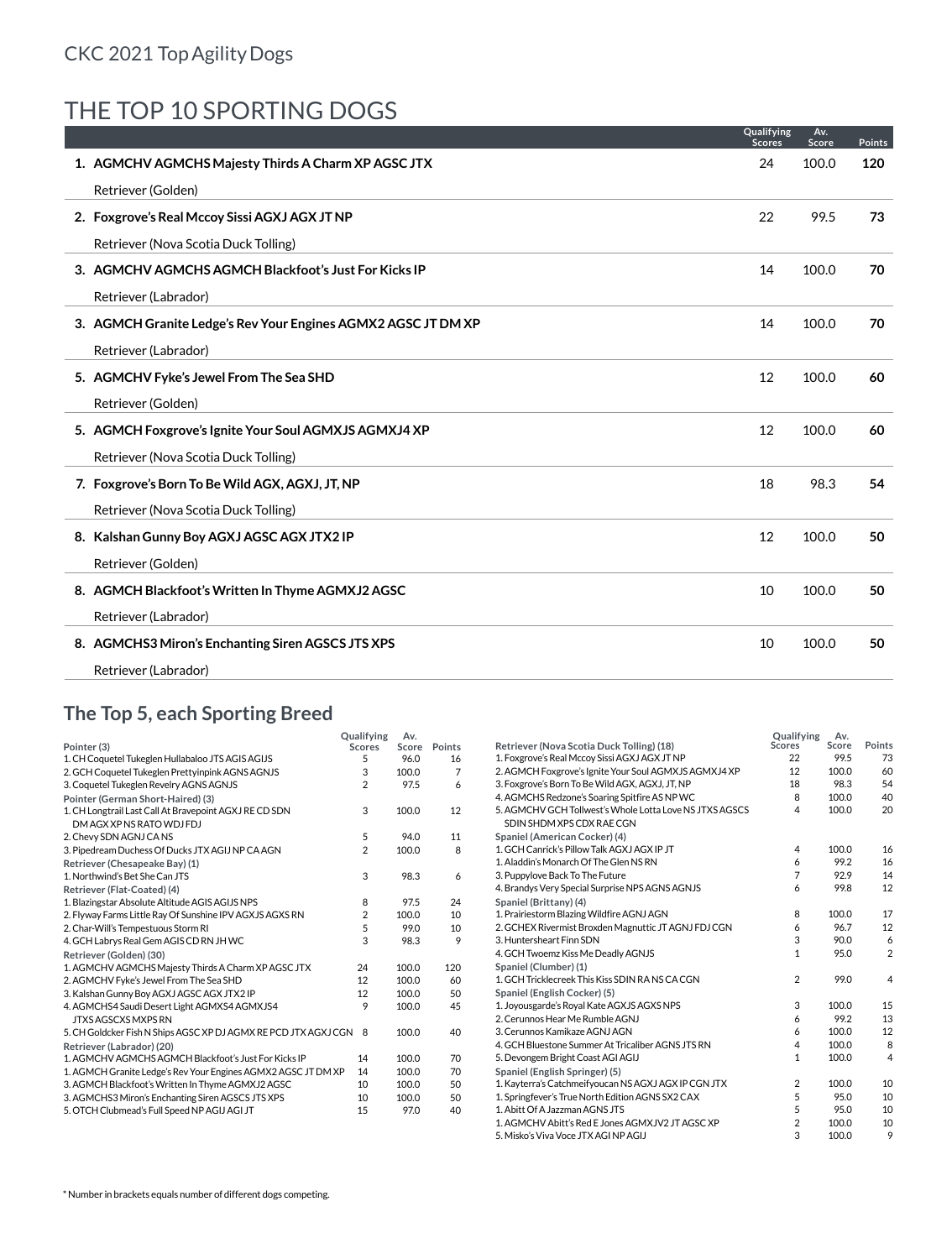|                                                       | Qualifying    | Av.   |                         |
|-------------------------------------------------------|---------------|-------|-------------------------|
| Spaniel (Irish Water) (1)                             | <b>Scores</b> | Score | Points                  |
| 1. Araglin's Druid Doxology IPV JTV RA AGIS AGIJS     |               | 100.0 | $\overline{4}$          |
| Vizsla (Smooth) (5)                                   |               |       |                         |
| 1. CH Vihar Ev Ketto Kihivas JTV XPV TD-ROM ATD AGSC  |               | 100.0 | 35                      |
| AGX JAGX RACGN CD                                     |               |       |                         |
| 2. CH Kihivas Spice Of Life JT AGXJ ETD AGI NP RN CGN | 4             | 99.3  | 16                      |
| 3. Kihiyas Wild Flower Power ETD AGNJ CGN AGN         | 6             | 99.5  | 12                      |
| 4. GCHEX Vizslavilla Prize Pure Goddess AGN AS RMX    | 3             | 98.7  | 6                       |
| RAE3 RATO CD CAX                                      |               |       |                         |
| 5. Willa Destefano Tuohimaa NPS AGNJS JTS             |               | 95.0  | $\overline{\mathbf{c}}$ |
|                                                       |               |       |                         |

|                                                    | Qualifying | Av.   |        |
|----------------------------------------------------|------------|-------|--------|
| Weimaraner (4)                                     | Scores     | Score | Points |
| 1. Koping Pink Cadillac JTS AGIS AGNJS             | 10         | 955   | 23     |
| 2. Trax Nickel Plated Diva AGNJS AGNS NS CD RN FDJ |            | 993   | 15     |
| 3. GCH Wynder's Beneath The Wayes RA AS AGIS AGNJS | 3          | 967   | ۰      |
| <b>TDCH FDJ CGN</b>                                |            |       |        |
| 4. GCH Koping Keep Calm N Sparkle on AGNJS         |            | 100 O | 24     |

## THE TOP 10 HOUNDS

|                                                              | Qualifying<br><b>Scores</b> | Av.<br>Score | <b>Points</b> |
|--------------------------------------------------------------|-----------------------------|--------------|---------------|
| 1. Fireworks Just Bernadette AGIV AGIJV NPV SX JTXS FCHX ACX | 10                          | 98.3         | 31            |
| Whippet                                                      |                             |              |               |
| 2. Hyflyte Go For The Glaze AGI AS CA ETD AGNJ NC PCD CGN RE | 7                           | 99.3         | 23            |
| Whippet                                                      |                             |              |               |
| 3. Shadow AGXJV JTX AGN                                      | 5                           | 100.0        | 22            |
| Greyhound                                                    |                             |              |               |
| 4. Fireworks Against The Wind AGN AGNJ SX                    | 9                           | 95.6         | 18            |
| Whippet                                                      |                             |              |               |
| 5. Hyflyte Standin Ovation AGNJ NS AC FCH CGN                | 6                           | 100.0        | 14            |
| Whippet                                                      |                             |              |               |
| 6. Windyhill's Daring Tessa AGNS AGNJS                       | 6                           | 99.8         | 12            |
| Beagle                                                       |                             |              |               |
| 7. CH Windyhill's Dashing Dylan                              | 5                           | 97.0         | 10            |
| Beagle                                                       |                             |              |               |
| 8. Hyflyte Live Long And Prosper S FCHX2 ACX                 | 3                           | 94.7         | 6             |
| Whippet                                                      |                             |              |               |
| 8. Poeta Jemima ETD AGNJ S RN CGN                            | 3                           | 98.7         | 6             |
| Whippet                                                      |                             |              |               |
| 10. CH Xprecious Lacey At Windyhill IPS RN AGXJ AGI CD JT    | $\mathbf{1}$                | 100.0        | 5             |
| Beagle                                                       |                             |              |               |
| 10. Doa-Watchout My Patronus Is A Roadrunner AGXJ AGN        | $\mathbf{1}$                | 100.0        | 5             |
| Whippet                                                      |                             |              |               |

## **The Top 5, each Hound Breed**

|                                                          | Qualifying | Av.   |        |                                                              | Qualifying | Av.   |        |
|----------------------------------------------------------|------------|-------|--------|--------------------------------------------------------------|------------|-------|--------|
| Basset Hound (2)                                         | Scores     | Score | Points | Saluki (1)                                                   | Scores     | Score | Points |
| 1. Hocquart Aao Ariel SDN SX CA RN                       |            | 100.0 |        | 1. CH Windstorm Zayda El Sirhan AGIJ AGI RN                  |            | 88.0  | 4      |
| 1. Hocquart Churchill Cadillac SDIN AS                   |            | 95.0  |        | Whippet (12)                                                 |            |       |        |
| Beagle (3)                                               |            |       |        | 1. Fireworks Just Bernadette AGIV AGIJV NPV SX JTXS FCHX ACX | 10         | 98.3  | 31     |
| 1. Windyhill's Daring Tessa AGNS AGNJS                   |            | 99.8  | 12     | 2. Hyflyte Go For The Glaze AGI AS CA ETD AGNJ NC PCD CGN RE |            | 99.3  | 23     |
| 2. CH Windyhill's Dashing Dylan                          |            | 97.0  | 10     | 3. Fireworks Against The Wind AGN AGNJ SX                    |            | 95.6  | 18     |
| 3. CH Xprecious Lacey At Windyhill IPS RN AGXJ AGI CD JT |            | 100.0 |        | 4. Hyflyte Standin Ovation AGNJ NS AC FCH CGN                |            | 100.0 | 14     |
| Greyhound (1)                                            |            |       |        | 5. Hyflyte Live Long And Prosper SFCHX2 ACX                  |            | 94.7  | 6      |
| 1. Shadow AGXJV JTX AGN                                  |            | 100.0 | 22     | 5. Poeta Jemima ETD AGNJ S RN CGN                            |            | 98.7  | 6      |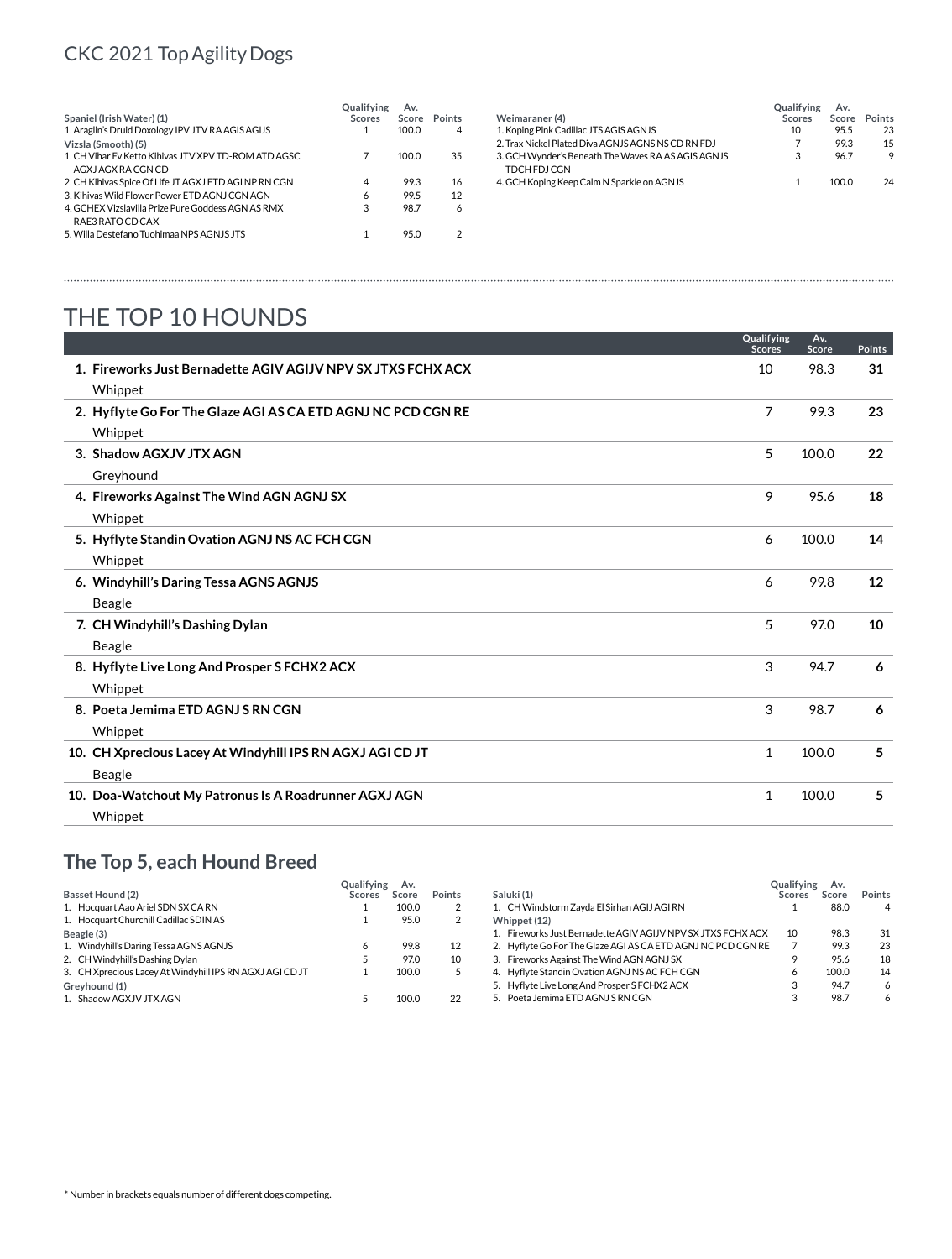# THE TOP 10 WORKing DOGS

|                                                                                | Qualifying<br><b>Scores</b> | Av.<br>Score | <b>Points</b> |
|--------------------------------------------------------------------------------|-----------------------------|--------------|---------------|
| 1. AGMCHV AGMCHS GCH Wathaman's Youottab N Pictures RM CGN AGSCS MXPS CDX JTXS | 26                          | 100.0        | 130           |
| Rottweiler                                                                     |                             |              |               |
| 2. GCH Wathamans Dare2demand Applause RM CD AGXJS AGXS CGN JTXS IPS            | 22                          | 99.5         | 89            |
| Rottweiler                                                                     |                             |              |               |
| 3. CH Drewsar Seacrets Of The Sea CDX RE AGXJ AGX NP                           | 9                           | 100.0        | 45            |
| Portuguese Water Dog                                                           |                             |              |               |
| 4. CH Cutwater Where The Wind Takes Me JT AGU CGN AGN TDCH DJ                  | 14                          | 97.5         | 35            |
| Portuguese Water Dog                                                           |                             |              |               |
| 4. GCH Wathaman's Adventurous Affair AGXJS CDX RM CGN AGIS XPS JTXS            | 9                           | 98.3         | 35            |
| Rottweiler                                                                     |                             |              |               |
| 6. CH Montwood Arista's Flying Circus AGI AGIJ                                 | 12                          | 97.9         | 33            |
| Doberman Pinscher                                                              |                             |              |               |
| 7. GCH Indigo's Dolce & Gabbana On Madison Ave AGXJV JTXS S AGXS CA NPS RA CGN | 5                           | 98.2         | 24            |
| Boxer                                                                          |                             |              |               |
| 7. Pattedeau Frozen AGIJ CGN AGN                                               | 10                          | 99.0         | 24            |
| Portuguese Water Dog                                                           |                             |              |               |
| 9. GCH Briante's Diamond In The Ruff JTS AGNJS AGNS                            | 9                           | 94.2         | 21            |
| Boxer                                                                          |                             |              |               |
| 10. CH Armada's Lets Parti RI TDCH AGXJ AGX XP JT                              | 4                           | 100.0        | 20            |
| Portuguese Water Dog                                                           |                             |              |               |

#### **The Top 5, each Working Breed**

|                                                                     | Qualifying     | Av.   |                |
|---------------------------------------------------------------------|----------------|-------|----------------|
| Boxer (5)                                                           | Scores         | Score | Points         |
| 1. GCH Indigo's Dolce & Gabbana On Madison Ave AGXJV JTXS S         | 5              | 98.2  | 24             |
| AGXS CANPS RACGN                                                    |                |       |                |
| 2. GCH Briante's Diamond In The Ruff JTS AGNJS AGNS                 | 9              | 94.2  | 21             |
| 3. Cachet's Keep'n In Style JTXV IPV AGIV SDN SX AGNJS CA RA CD CGN | 4              | 96.5  | 13             |
| 4 CH Briante's Diamonds Are Forever AGN IS                          | 6              | 97.5  | 12             |
| 5. Paradigm's Batman JTS                                            | 1              | 89.0  | $\overline{2}$ |
| Bullmastiff (1)                                                     |                |       |                |
| 1. GCHB Cabberins At JYF Bulls Paxton AGNS JTS NS RL                | 3              | 95.3  | 6              |
| Doberman Pinscher (4)                                               |                |       |                |
| 1. CH Montwood Arista's Flying Circus AGI AGIJ                      | 12             | 97.9  | 33             |
| 2. Montwood Arista Ring In The New AGN AGNJ                         | 6              | 100.0 | 12             |
| 3. Bell'Iavoro Tornare Verde AGIJV                                  | $\overline{2}$ | 100.0 | 6              |
| 4. CH Jolydobes Princesse Aura NS CGN                               | $\mathbf{1}$   | 100.0 | $\overline{2}$ |
| Great Dane (1)                                                      |                |       |                |
| 1. Kingstone's Painted Lady CGN                                     | 1              | 93.0  | $\mathcal{P}$  |
| Portuguese Water Dog (18)                                           |                |       |                |
| 1. CH Drewsar Seacrets Of The Sea CDX RE AGX J AGX NP               | 9              | 100.0 | 45             |
| 2. CH Cutwater Where The Wind Takes Me JT AGU CGN AGN TDCH DJ       | 14             | 97.5  | 35             |
| 3. Pattedeau Frozen AGIJ CGN AGN                                    | 10             | 99.0  | 24             |
| 4. CH Armada's Lets Parti RI TDCH AGX J AGX XP JT                   | 4              | 100.0 | 20             |
| 5. CH Armada's Queen Of Hearts JT AGN AGNJ                          | 7              | 98.6  | 15             |

|                                                                                       | Qualifying     | Av.   |                |
|---------------------------------------------------------------------------------------|----------------|-------|----------------|
| Rottweiler (5)                                                                        | Scores         | Score | Points         |
| 1. AGMCHV AGMCHS GCH Wathaman's Youottab N Pictures RM<br>CGN AGSCS MXPS CDX JTXS     | 26             | 100.0 | 130            |
| 2. GCH Wathamans Dare2demand Applause RM CD AGXJS A<br><b>GXS CGN JTXS IPS</b>        | 22             | 99.5  | 89             |
| 3. GCH Wathaman's Adventurous Affair AGX JS CDX RM CGN<br><b>AGIS XPS JTXS</b>        | 9              | 98.3  | 35             |
| 4. GCH Robban's Last Bean N The Maplemor Pod V Night AGNJS<br>RICD NPS AGNS JTS NS DM | 6              | 95.8  | 13             |
| 5. Daisy Cowieson AGNS JTS                                                            | $\mathbf{1}$   | 90.0  | $\mathfrak{D}$ |
| Samoyed (3)                                                                           |                |       |                |
| 1. GCH Dormo's It Is All About Meme NP AGN NTD                                        | 5              | 96.2  | 10             |
| 2. CH Starstruck'n Gandale's Out Of The Haze NS RA ETD                                | $\mathfrak{p}$ | 97.5  | 4              |
| 3. CH Vanderbilt's The Romancer SX AGNS SDN CAX5 CGN                                  | 1              | 90.0  | $\overline{2}$ |
| Schnauzer (Standard) (2)                                                              |                |       |                |
| 1. CH Cedar Hills Go For The Moxcee JTV S RATS AGX JV SDO<br>CAX IP AGN CGN           | $\mathfrak{p}$ | 97.0  | R              |
| 2. GCH Jordan Mika On The Move Of Afton RATN AGN SDN NS                               | 1              | 100.0 | $\overline{2}$ |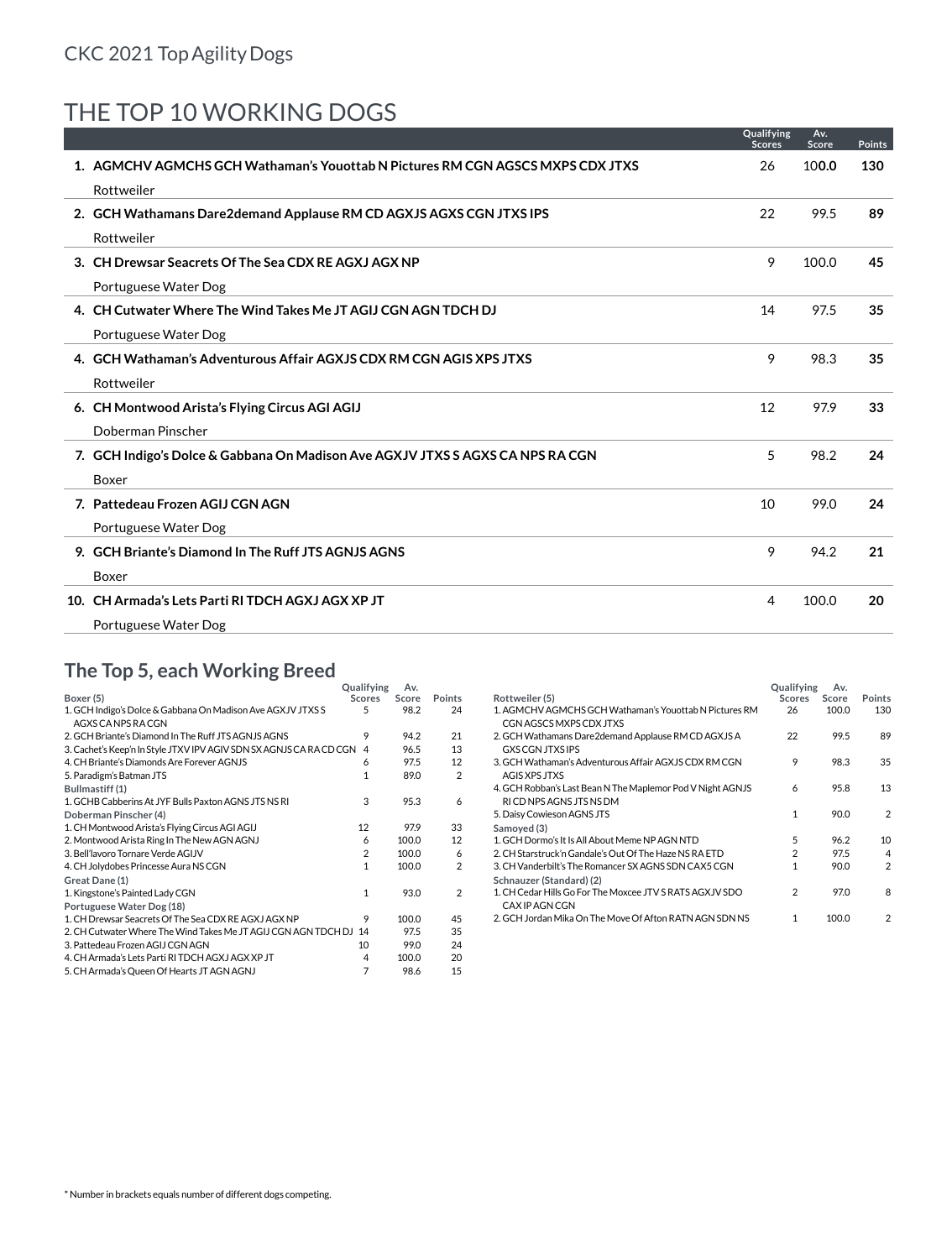# THE TOP 10 TERRIERS

|                                                                                                   | Qualifying<br><b>Scores</b> | Av.<br>Score | <b>Points</b> |
|---------------------------------------------------------------------------------------------------|-----------------------------|--------------|---------------|
| 1. AGMCH7 Marolou Highway JTX2 AGSC CGN XP                                                        | 42                          | 100.0        | 209           |
| Soft-Coated Wheaten Terrier                                                                       |                             |              |               |
| 2. Marolou Motion JTXS IPS AGXJS AGXS CGN                                                         | 23                          | 99.1         | 99            |
| Soft-Coated Wheaten Terrier                                                                       |                             |              |               |
| 3. AGMCH AGMCHS Marolou Cours Izzy Cours AGMXV XPS JTX CGN                                        | 17                          | 100.0        | 85            |
| Soft-Coated Wheaten Terrier                                                                       |                             |              |               |
| 4. AGMCH CH Eiregobrach's Surfer Girl AGMXJ2 MXPV JTX AGSC                                        | 16                          | 100.0        | 80            |
| Soft-Coated Wheaten Terrier                                                                       |                             |              |               |
| 5. Winter's Tale Under My Skin AGMXJ AGX                                                          | 7                           | 100.0        | 35            |
| <b>Parson Russell Terrier</b>                                                                     |                             |              |               |
| 6. Glaswire's Queen Sparta AGI NP RI AGIJ JT                                                      | 13                          | 95.4         | 33            |
| Fox Terrier (Wire)                                                                                |                             |              |               |
| 6. Marolou O'Malley AGIJ AGN                                                                      | 13                          | 98.5         | 33            |
| Soft-Coated Wheaten Terrier                                                                       |                             |              |               |
| 8. CH Zealous Licorice Twist AGXJ AGI JT RE                                                       | 9                           | 98.9         | 32            |
| <b>Border Terrier</b>                                                                             |                             |              |               |
| 9. Zealous Goelitz Mini Jellybean JT RM SDN ME AGX AGXJ NP RATN                                   | 6                           | 100.0        | 30            |
| <b>Border Terrier</b>                                                                             |                             |              |               |
| 9. OTCH CH [ALT] Linwell's Adelaide Nevertheles SX AGMXV SDO JTXV TDCH AGXJV RAE CAX IP TD JE CGN | 6                           | 100.0        | 30            |
| Cairn Terrier                                                                                     |                             |              |               |
| 9. AGMCHV CH Glaswire's Nobel Squire AGSC JTXV RM XPV CD RAE CGN                                  | 6                           | 100.0        | 30            |
| Fox Terrier (Wire)                                                                                |                             |              |               |
|                                                                                                   |                             |              |               |

## **The Top 5, each Terrier Breed**

|                                                                 | Qualifying    | Av.   |                |                                                            | Qualifying    | Av.   |        |
|-----------------------------------------------------------------|---------------|-------|----------------|------------------------------------------------------------|---------------|-------|--------|
| Airedale Terrier (1)                                            | <b>Scores</b> | Score | Points         | Manchester Terrier (2)                                     | <b>Scores</b> | Score | Points |
| 1. CH Winsea's Start A Fyre RM CDX AGIJS JTXS AGNS NPS WC       | 5             | 94.2  | 14             | 1. Genee AGNJV AGNV SDN                                    |               | 99.2  | 12     |
| Border Terrier (7)                                              |               |       |                | 2. GCH Szulik's Mister Munster Junior JTS AGUS AGIS        | 3             | 92.0  | 9      |
| 1. CH Zealous Licorice Twist AGXJ AGI JT RE                     | 9             | 98.9  | 32             | Parson Russell Terrier (3)                                 |               |       |        |
| 2. Zealous Goelitz Mini Jellybean JT RM SDN ME AGX AGXJ NP RATN | 6             | 100.0 | 30             | 1. Winter's Tale Under My Skin AGMXJ AGX                   |               | 100.0 | 35     |
| 3. AGMCH Foxrun Dugin Knight Ofthe Relm AGMXJ2 XP               |               | 100.0 | 25             | 2. Snowvalley Cali RE CDX AGIJ AGI TDCH                    |               | 100.0 | 23     |
| 4. CH Bodacious Chock Full Of Sugar TDGCH AGN AGNJ JT RE SDN    |               | 99.4  | 16             | 3. CH Boldheart's Hidden Treasure AGXJ ETD NS AGIRN JE     |               | 100.0 | 16     |
| 5. Huntaway Gan Canny AGN AGNJ NTD RN CGN                       | 2             | 97.5  | 6              | Rat Terrier (1)                                            |               |       |        |
| <b>Bull Terrier (1)</b>                                         |               |       |                | 1. River Ridge Kwik                                        | 4             | 94.8  | 8      |
| 1. CH Magor Nellie Bly From Islay RI                            |               | 90.0  | $\overline{2}$ | Schnauzer (Miniature) (6)                                  |               |       |        |
| Cairn Terrier (5)                                               |               |       |                | 1. Kaydees Rho D Worthy XPV AGXJV AGXV                     |               | 100.0 | 25     |
| 1. OTCH CH [ALT] Linwell's Adelaide Nevertheles SX AGMXV SDO    | 6             | 100.0 | 30             | 2. Edencourt Ulva AGX AGXJ JT CGN                          |               | 100.0 | 21     |
| JTXV TDCH AGXJV RAE CAX IP TD JE CGN                            |               |       |                | 3. Edencourt Kaiser                                        |               | 99.2  | 12     |
| 2. CH Northernclan Will Tear It up CD AGNJ RIJT                 |               | 98.0  | 19             | 4. Griffin AGXV RA AGXJS JTS NPS                           | 2             | 100.0 | 9      |
| 3. GCH Skerryvore Isla Touch Of Magic CD AGNJ SX AGN            |               | 88.0  | 3              | 5. Dalton Severus JT AGNJ CGN                              | 3             | 95.0  | 6      |
| TDCH RISDO CAX TD CGN                                           |               |       |                | Scottish Terrier (1)                                       |               |       |        |
| 4. Warkshire's Skye Of BK Cuillin AGNS RE CD UTD TDX            |               | 100.0 | $\overline{2}$ | 1. GCH Glenshiel's Valkyrie AGNJS SDN NS                   | 3             | 97.0  | 6      |
| 4. Fireally Red Thorn RN                                        |               | 100.0 | $\overline{2}$ | Soft-Coated Wheaten Terrier (6)                            |               |       |        |
| Fox Terrier (Wire) (3)                                          |               |       |                | 1. AGMCH7 Marolou Highway JTX2 AGSC CGN XP                 | 42            | 100.0 | 209    |
| 1. Glaswire's Queen Sparta AGI NP RI AGIJ JT                    | 13            | 95.4  | 33             | 2. Marolou Motion JTXS IPS AGX JS AGXS CGN                 | 23            | 99.1  | 99     |
| 2. AGMCHV CH Glaswire's Nobel Squire AGSC JTXV RM XPV           | 6             | 100.0 | 30             | 3. AGMCH AGMCHS Marolou Cours Izzy Cours AGMXV XPS JTX CGN | 17            | 100.0 | 85     |
| CD RAE CGN                                                      |               |       |                | 4. AGMCH CH Eiregobrach's Surfer Girl AGMXJ2 MXPV JTX AGSC | 16            | 100.0 | 80     |
| 3. CH Random Really Scarlett JT JE RN                           | 2             | 92.5  | 4              | 5. Marolou O'Malley AGIJ AGN                               | 13            | 98.5  | 33     |
| Kerry Blue Terrier (1)                                          |               |       |                | Staffordshire Bull Terrier (1)                             |               |       |        |
| 1. OTCH Bangors Don't Be Hasty AGSC JTX AGMX RM XP AGXJ TD      | 2             | 100.0 | 9              | 1. CH Daydream No Power In The 'Verse JTS                  | 2             | 89.5  | 4      |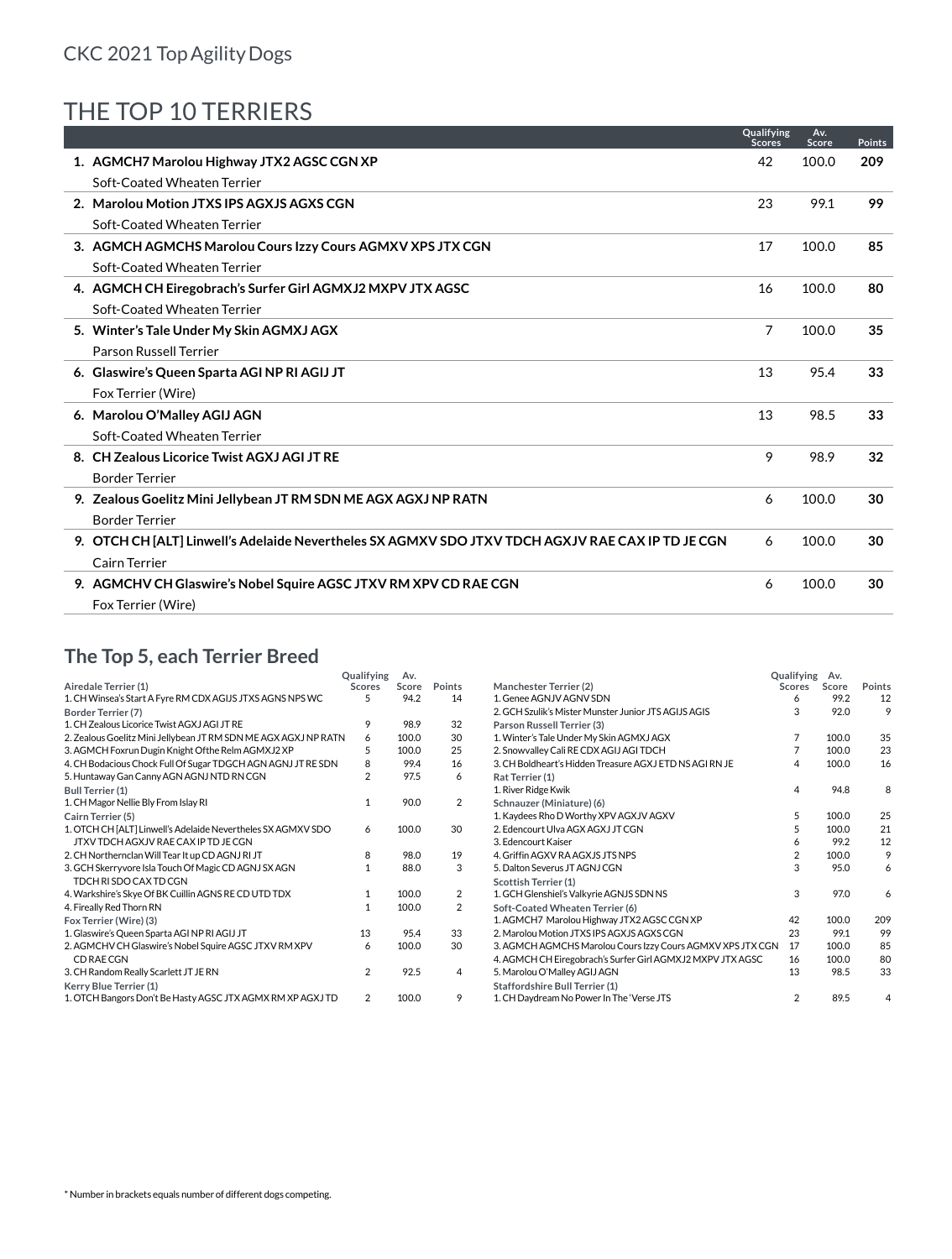# THE TOP 10 TOYS

|                                                           | Qualifying<br><b>Scores</b> | Av.<br>Score | <b>Points</b> |
|-----------------------------------------------------------|-----------------------------|--------------|---------------|
| 1. AGMCHS CH Tofini Bold Bloom ATD NPS NS JTXS RECGN      | 17                          | 100.0        | 85            |
| Pomeranian                                                |                             |              |               |
| 2. AGMCH2 Vega Topflite Born To Entertain You AGSCX JT XP | 15                          | 100.0        | 75            |
| Papillon                                                  |                             |              |               |
| 3. AGMCHV Star IPV JTV                                    | 12                          | 100.0        | 60            |
| Poodle (Toy)                                              |                             |              |               |
| 4. GCH Valifyre Without A Trace AGXJ AGX                  | 15                          | 100.0        | 59            |
| Papillon                                                  |                             |              |               |
| 5. Waylor Delta AGXJ AGX                                  | 11                          | 100.0        | 55            |
| Poodle (Toy)                                              |                             |              |               |
| 6. AGMCHV3 Fire Jazz And Flame AGMXV4 RM RAE2 JTV XPV     | 9                           | 100.0        | 45            |
| Havanese                                                  |                             |              |               |
| 7. Amitola Yuma Donnacona AGIJS AGIS                      | 15                          | 99.7         | 42            |
| <b>Cavalier King Charles Spaniel</b>                      |                             |              |               |
| 8. Lanaudiere Bubba AGMXS IPS JTS AGXJS                   | 8                           | 100.0        | 40            |
| Papillon                                                  |                             |              |               |
| 9. AGMCH Cuba XP AGSC                                     | $\overline{7}$              | 100.0        | 35            |
| Havanese                                                  |                             |              |               |
| 10. Topflite Nanrich The Perfect Martini AGIJ AGI NP      | 12                          | 97.5         | 30            |
| Papillon                                                  |                             |              |               |

## **The Top 5, each Toy Breed**

|                                                         | Qualifying     | Av.   |                |           |
|---------------------------------------------------------|----------------|-------|----------------|-----------|
| Cavalier King Charles Spaniel (10)                      | <b>Scores</b>  | Score | Points         | Miniat    |
| 1. Amitola Yuma Donnacona AGUS AGIS                     | 15             | 99.7  | 42             | 1.AGM     |
| 2. Buddington's Veni Vidi Vici AGXJ AGX                 | 5              | 100.0 | 23             | 2. Sumn   |
| 2. Amitola Kaya Kay Oota Dabun AGIJ AGN                 | 10             | 98.5  | 23             | Papillo   |
| 4. CH Amitola Yepa Win Sapa AGIJS AGIS RA               | 5              | 100.0 | 15             | 1.AGM     |
| 4. Ozalee Aleshanee De L'Amitola RN AGNJS AGNS TDCH CGN | $\overline{7}$ | 100.0 | 15             | 2.GCH     |
| Chihuahua (Long Coat) (3)                               |                |       |                | 3. Lana   |
| 1. Sierrakruize's Boba Fett RE AGIV AGIJV               | 7              | 99.3  | 23             | 4. Topfli |
| 2. Ardently Around For You AGNJS AGNS JTS               | 8              | 98.8  | 16             | 5.AGM     |
| 3. Ardently A Daydream Believer                         | $\overline{2}$ | 97.5  | 4              | Pomer     |
| Chihuahua (Short) (1)                                   |                |       |                | 1.AGM     |
| 1. Meander Mynameischico RM SDO CGN                     | 4              | 93.8  | 8              | 2. Firesp |
| <b>Chinese Crested Dog (4)</b>                          |                |       |                | Poodle    |
| 1. CH Taja King Rio AGNJV                               | 5              | 98.0  | 10             | 1.AGM     |
| 2. CH Bopar Nothing Ventered AGNJ AGN JT                | 4              | 95.8  | 8              | 2. Wayl   |
| 3. Wintalescautionherecomesamber AGNJV                  | 3              | 96.0  | 6              | 3. Ziegf  |
| 4. Sassytails Silklace Merrywidow ATD RATO              | 1              | 85.0  | $\overline{2}$ | 4.CHR     |
| Havanese (8)                                            |                |       |                | Pug (1)   |
| 1. AGMCHV3 Fire Jazz And Flame AGMXV4 RM RAE2 JTV XPV   | 9              | 100.0 | 45             | 1. Eleki  |
| 2. AGMCH Cuba XP AGSC                                   | 7              | 100.0 | 35             | Tov Ma    |
| 3. GCH Pocopayasos' Heavy Duty Bugi RA AGI JTXS NPS     | 4              | 98.8  | 15             | 1.GCH     |
| ETD AGUS PCD CGN                                        |                |       |                | Yorksh    |
| 4. Sonrisas I'd Be Jealous Too CD AGNJS RN JTS CGN ITD  | 3              | 94.0  | 6              | 1. Papy   |
| 5. Sonrisas Xochi Mi Chiquito AGI                       | $\mathbf{1}$   | 100.0 | 4              | 2. Nicna  |
| Italian Greyhound (2)                                   |                |       |                |           |
| 1. Belina Zeon De La Chevrotiere AGNJ                   | $\overline{2}$ | 92.5  | 4              |           |
| 2. CH Windwater Wilhelmina Beast NS                     | $\mathbf{1}$   | 95.0  | $\overline{2}$ |           |

|                                                                 | Qualifying     | Av.   |                |
|-----------------------------------------------------------------|----------------|-------|----------------|
| Miniature Pinscher (2)                                          | <b>Scores</b>  | Score | Points         |
| 1. AGMCHS Fabert's Pas L'temps D'niaiser NS IPS AGMXS RE CD CGN | $\overline{2}$ | 100.0 | 10             |
| 2. Summit Gangster Of Love AGNV AGNJS                           | $\overline{2}$ | 97.5  | 5              |
| Papillon (20)                                                   |                |       |                |
| 1. AGMCH2 Vega Topflite Born To Entertain You AGSCX JT XP       | 15             | 100.0 | 75             |
| 2. GCH Valifyre Without A Trace AGXJ AGX                        | 15             | 100.0 | 59             |
| 3. Lanaudiere Bubba AGMXS IPS JTS AGX JS                        | 8              | 100.0 | 40             |
| 4. Topflite Nanrich The Perfect Martini AGIJ AGI NP             | 12             | 97.5  | 30             |
| 5. AGMCHV Tollegend Bizzie Signal XP                            | 5              | 100.0 | 25             |
| Pomeranian (2)                                                  |                |       |                |
| 1. AGMCHS CH Tofini Bold Bloom ATD NPS NS JTXS RECGN            | 17             | 100.0 | 85             |
| 2. Firesprite's Crybaby AGMXV JTXV AGXJV NP RECGN               | 3              | 100.0 | 15             |
| Poodle (Toy) (4)                                                |                |       |                |
| 1. AGMCHV Star IPV JTV                                          | 12             | 100.0 | 60             |
| 2. Waylor Delta AGXJ AGX                                        | 11             | 100.0 | 55             |
| 3. Ziegfeld White Magic A Little Loving AGNS                    | 3              | 98.3  | 6              |
| 4. CH Rochars' Spell On White Magic IPS AGXJS JTS AGXS          | $\mathbf{1}$   | 100.0 | 5              |
| Pug(1)                                                          |                |       |                |
| 1. Eleki Xoes Fat Bottomed Girl                                 | $\overline{2}$ | 92.5  | 4              |
| Toy Manchester Terrier (1)                                      |                |       |                |
| 1. GCH Fwaggles Dreamboat V Rustic Ln AGI NP JT AGIJ TDCH       | $\overline{2}$ | 100.0 | $\overline{7}$ |
| Yorkshire Terrier (2)                                           |                |       |                |
| 1. Papyon Notre Petit Miracle JTXS AGIJS AGIS NPS               | $\overline{2}$ | 97.5  | $\overline{7}$ |
| 2. Nicnak's Ms Minkey AGNJS AGNS                                | $\overline{2}$ | 92.5  | 6              |
|                                                                 |                |       |                |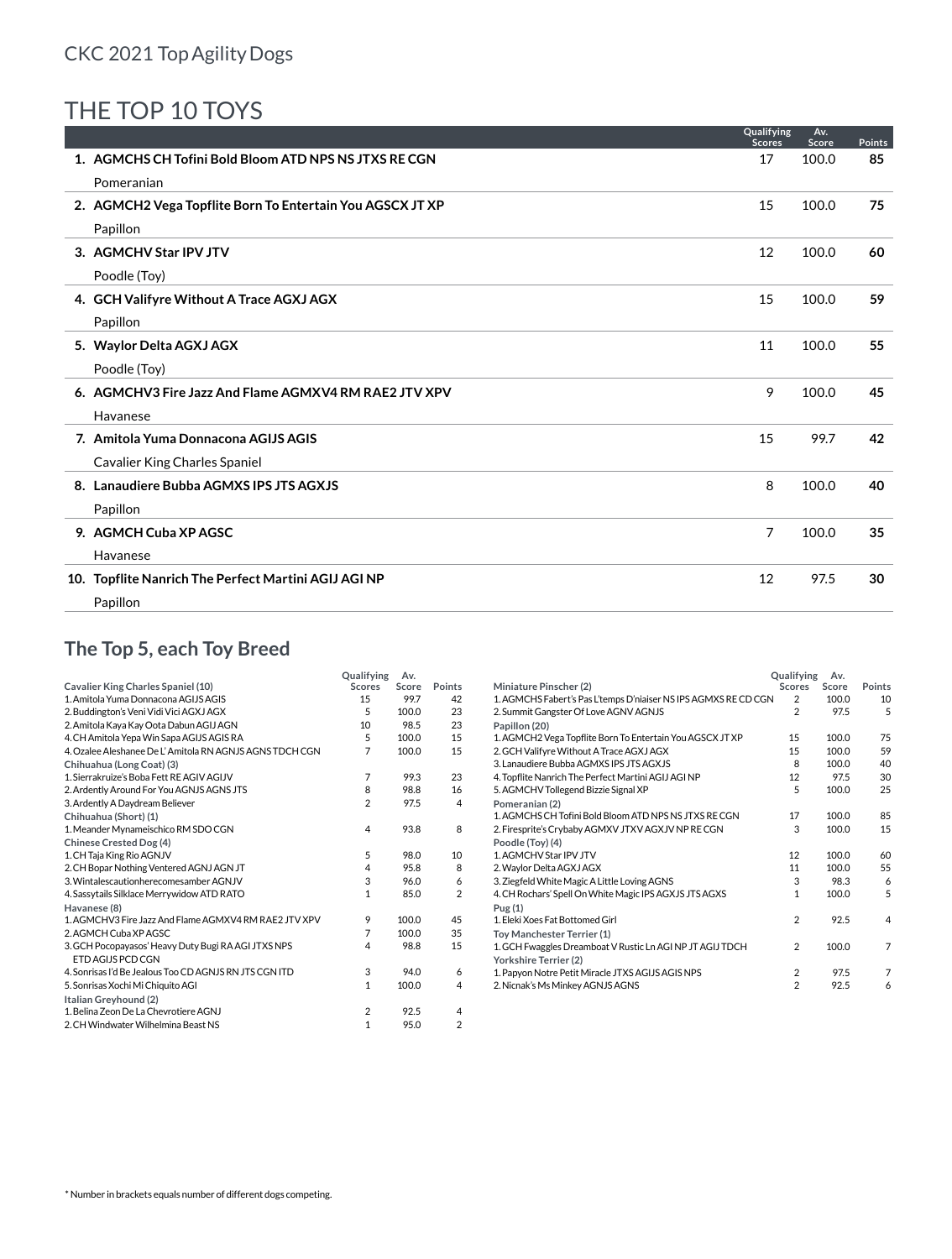# THE TOP 10 NON-SPORTING DOGS

|    |                                                                    | Qualifying<br><b>Scores</b> | Av.<br>Score | <b>Points</b> |
|----|--------------------------------------------------------------------|-----------------------------|--------------|---------------|
|    | 1. Topiary Diana Of Kelmar JT AGMX RN TDX AGSC XP AGXJ             | 5                           | 100.0        | 22            |
|    | Poodle (Miniature)                                                 |                             |              |               |
|    | 2. OTCH Cintara Sizzlespice At Ladylin AGNS AGIJS SDN NS CGN       | 7                           | 98.6         | 19            |
|    | Shiba Inu                                                          |                             |              |               |
|    | 3. Ripleys Replay AGNJ AGN RI PCD                                  | 8                           | 97.5         | 18            |
|    | Poodle (Miniature)                                                 |                             |              |               |
|    | 4. GMOTCH Topiary Little Black Tornado AGNJV NS                    | 7                           | 99.3         | 16            |
|    | Poodle (Miniature)                                                 |                             |              |               |
|    | 4. Belcourt Black List AGNJ JT NS AGN CDX                          | 6                           | 99.2         | 16            |
|    | Poodle (Miniature)                                                 |                             |              |               |
|    | 6. OTCHX CH Adelheid's Coffeebean RM SDE AGX JTX AGX J RAE ETD CGN | 3                           | 100.0        | 15            |
|    | Poodle (Miniature)                                                 |                             |              |               |
|    | 6. GCH Mrang Belcourt Communicate NPS AGNS AGNJS RN                | 7                           | 94.3         | 15            |
|    | Poodle (Miniature)                                                 |                             |              |               |
|    | 8. CH Ripleys Reflection AGXV AGXJV RECGN NP                       | 3                           | 100.0        | 13            |
|    | Poodle (Miniature)                                                 |                             |              |               |
|    | 9. Boris AGNS AGNJS ATD SDIN                                       | 6                           | 97.5         | 12            |
|    | French Bulldog                                                     |                             |              |               |
|    | 9. Kandansk You Don't Know JT AGNJ AGN                             | 6                           | 97.5         | 12            |
|    | Poodle (Miniature)                                                 |                             |              |               |
| 9. | Napoli Crisco Princess Ghia AGN RI                                 | 6                           | 95.0         | 12            |
|    | Poodle (Standard)                                                  |                             |              |               |

#### **The Top 5, each Non-Sporting Breed**

|                                              | Qualifying     | Av.   |                |
|----------------------------------------------|----------------|-------|----------------|
| American Eskimo (Miniature) (1)              | Scores         | Score | Points         |
| 1. CB's Echo A Story AGNJ AGN                | 5              | 99.0  | 11             |
| Bichon Frise (2)                             |                |       |                |
| 1. Maxmigi's Clever Comeback                 | 4              | 100.0 | 8              |
| 2. Maxmigi's Kinetic Kiss IPV JTV AGNJV AGNV | 1              | 98.0  | 3              |
| <b>Boston Terrier (2)</b>                    |                |       |                |
| 1. Brenheather's Miss Madigan AGI AGNJ       | $\overline{2}$ | 100.0 | 6              |
| 2. Selectabull's Sweet As Honey              | 1              | 85.0  | $\overline{2}$ |
| Dalmatian (1)                                |                |       |                |
| 1. Echoviews Nu Moon Rising NP               | 1              | 100.0 | $\overline{2}$ |
| French Bulldog (1)                           |                |       |                |
| 1. Boris AGNS AGNJS ATD SDIN                 | 6              | 97.5  | 12             |
| Keeshond (2)                                 |                |       |                |
| 1. Markwright's Icecap AGNJ AGN              | 3              | 98.3  | 9              |
| 2. Discover Dreams Come True                 | $\overline{2}$ | 90.0  | 4              |
|                                              |                |       |                |

|                                                              | Qualifying     | Av.   |        |
|--------------------------------------------------------------|----------------|-------|--------|
| Poodle (Miniature) (18)                                      | <b>Scores</b>  | Score | Points |
| 1. Topiary Diana Of Kelmar JT AGMX RN TDX AGSC XP AGXJ       | 5              | 100.0 | 22     |
| 2. Ripleys Replay AGNJ AGN RI PCD                            | 8              | 97.5  | 18     |
| 3. GMOTCH Topiary Little Black Tornado AGNJV NS              | 7              | 99.3  | 16     |
| 3. Belcourt Black List AGNJ JT NS AGN CDX                    | 6              | 99.2  | 16     |
| 5. OTCHX CH Adelheid's Coffeebean RM SDE AGX JTX AGX J       | 3              | 100.0 | 15     |
| RAE ETD CGN                                                  |                |       |        |
| 5. GCH Mrang Belcourt Communicate NPS AGNS AGNJS RN          | 7              | 94.3  | 15     |
| Poodle (Standard) (11)                                       |                |       |        |
| 1. Napoli Crisco Princess Ghia AGN RI                        | 6              | 95.0  | 12     |
| 2. CH Seransil Singular Sensation RA AGNJ                    | 5              | 91.8  | 10     |
| 3. CH Belcourt Tahlula RE AGNS                               | 4              | 100.0 | 9      |
| 4. Eli XXI S CA RN                                           | 4              | 96.3  | 8      |
| 4. GCH Seransil Conbrio Promise Me NP RA AGN JT AGN J        | 4              | 96.3  | R      |
| Schipperke (1)                                               |                |       |        |
| 1. Skydance's Don't Jinx it SDN                              | $\overline{2}$ | 95.0  | 4      |
| Shiba Inu (2)                                                |                |       |        |
| 1. OTCH Cintara Sizzlespice At Ladylin AGNS AGIJS SDN NS CGN | 7              | 98.6  | 19     |
| 2. MOTCH Cintara Copper Myne At Ladylin SDO NS RE CGN        | 1              | 100.0 | 3      |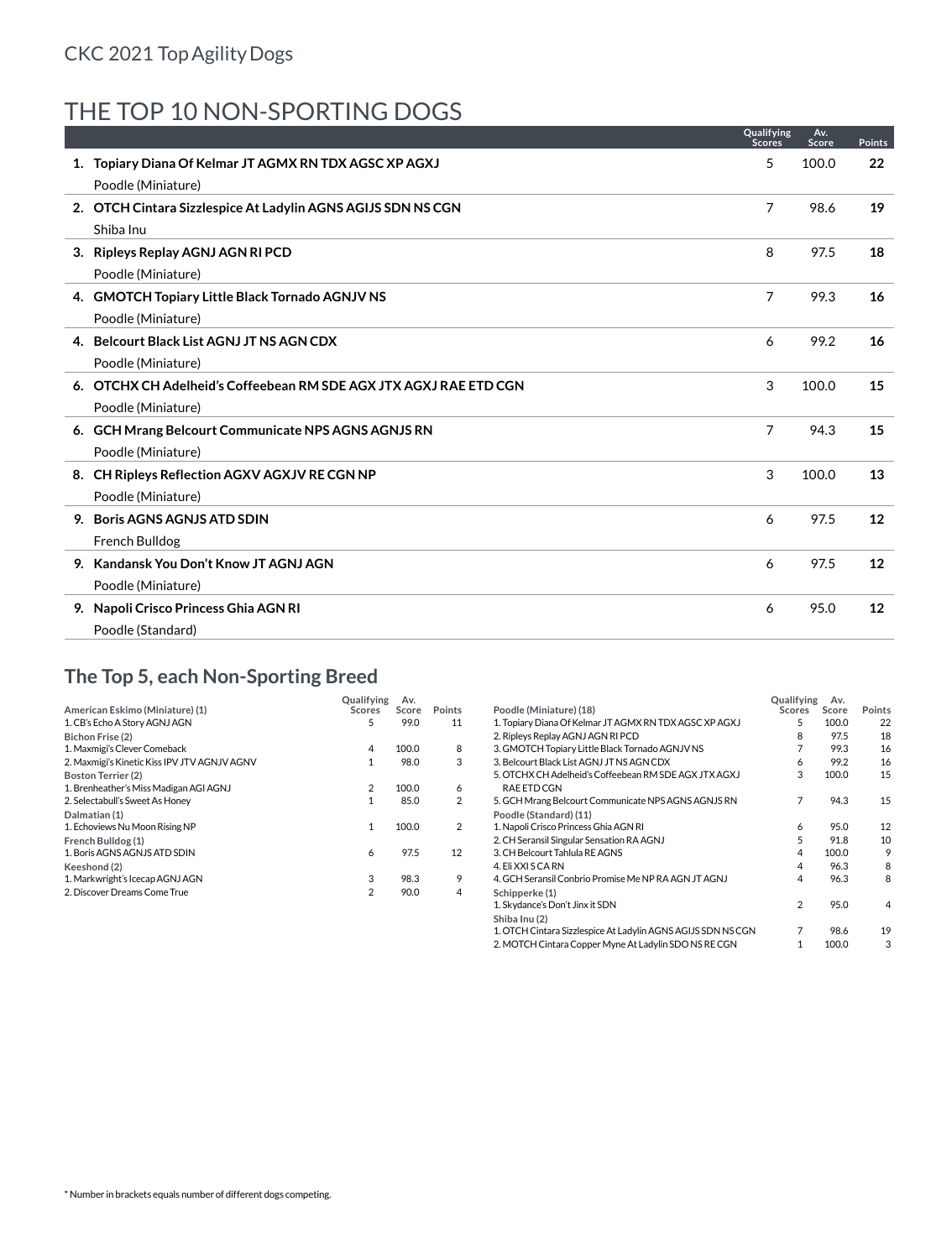# THE TOP 10 HERDING DOGS

|                                                                                           | Qualifying<br><b>Scores</b> | Av.<br>Score | <b>Points</b> |
|-------------------------------------------------------------------------------------------|-----------------------------|--------------|---------------|
| 1. GAGMCHV CH Novacoast Love Conquers All AGMXV2 AGMX3, AGMXJ3 MXP MXPS CGN AGSCX JTX RAE | 22                          | 100.0        | 110           |
| <b>Australian Shepherd</b>                                                                |                             |              |               |
| 2. AGMCHV Auldscotia Destn2shyn Aceilidh AGMXJ3 AGMX2 MXP AGSC                            | 15                          | 100.0        | 75            |
| <b>Bearded Collie</b>                                                                     |                             |              |               |
| 3. AGMCHV CH Blackcomb's Barking Dawn SDN AGSCX MXP JTX RECGN                             | 14                          | 100.0        | 70            |
| Belgian Shepherd Dog                                                                      |                             |              |               |
| 4. AGMCHV AGMCH The Swirling Tuula Du Josar MXPV MXP2 AGMXJ8 AGMX2 AGSCX2 JTX CD CGN      | 10                          | 100.0        | 50            |
| Belgian Shepherd Dog                                                                      |                             |              |               |
| 4. Milly III AGMXJ IP AGX                                                                 | 10                          | 100.0        | 50            |
| Welsh Corgi (Pembroke)                                                                    |                             |              |               |
| 6. Grandgables Get Da Party Started Bi Deja Blue AGIJ AGI                                 | 16                          | 99.4         | 46            |
| <b>Shetland Sheepdog</b>                                                                  |                             |              |               |
| 7. CH Novacoast The Sky Is The Limit AGSC XP JTX AGX AGXJ CGN                             | 9                           | 100.0        | 45            |
| Australian Shepherd                                                                       |                             |              |               |
| 8. Nicha Viktor Le Vaincoeur AGIJ AGI NP                                                  | 15                          | 99.7         | 40            |
| <b>Shetland Sheepdog</b>                                                                  |                             |              |               |
| 8. Ledgehill's Blue Dyno AGMXV JTV IPV AGIJS                                              | 8                           | 100.0        | 40            |
| <b>Shetland Sheepdog</b>                                                                  |                             |              |               |
| 10. CH Zorrazo Back With A Bang NP AGX AGIJ JT RN                                         | 11                          | 99.1         | 38            |
| Spanish Water Dog                                                                         |                             |              |               |
| 10. Zorrazo Firecracker AGX AGU                                                           | 14                          | 98.1         | 38            |
| Spanish Water Dog                                                                         |                             |              |               |

#### **The Top 5, each Herding Breed**

|                                                                         | Qualifying     | Av.   |                |                                                             | Qualifying                     | Av.   |                     |
|-------------------------------------------------------------------------|----------------|-------|----------------|-------------------------------------------------------------|--------------------------------|-------|---------------------|
| Australian Cattle Dog (4)                                               | <b>Scores</b>  | Score | Points         | Berger des Pyrenees (3)                                     | <b>Scores</b>                  | Score | Points              |
| 1. Agassiz's Me And Bobbie McGee AGIJ AGI JT                            | 12             | 95.4  | 30             | 1. Chaparral's Joie De Vie NP AGNJ AGN                      | 8                              | 98.1  | 16                  |
| 2. Cache AGIJS JTS AGNS                                                 | 6              | 95.3  | 13             | 2. Chaparral's Or Noir RA JT NS CGN                         | 3                              | 96.7  | 6                   |
| 3. Agassiz Catalyst Billie Jean AGXJS AGXS NPS JTXS SDO                 | 3              | 100.0 | 12             | 2. GCH Chaparral's French Tryst AGNV JTV                    | 3                              | 95.0  | 6                   |
| <b>AGSCS RE PCD</b>                                                     |                |       |                | Border Collie (43)                                          |                                |       |                     |
| 4. Agassiz's Maple Flashdance AGN                                       | $\overline{4}$ | 100.0 | 8              | 1. Ewenique Believe JT AGMX IP SDN NTD AGSC CGN RN AGXJ     | 6                              | 100.0 | 29                  |
| Australian Kelpie (3)                                                   |                |       |                | 2. Hot N Spicy Chili Pepper AGNJ AGN                        | 8                              | 99.4  | 17                  |
| 1. Clearwater's Bibi                                                    | 2              | 100.0 | 4              | 3. RV's Top Gun AGN AGNJ                                    | 6                              | 97.5  | 12                  |
| 2. Zephyr Razor NP AGNJ                                                 | $\mathbf{1}$   | 100.0 | 3              | 3. Pepsi JTXS IPS AGIJS AGIS CA CGN                         | 3                              | 100.0 | 12                  |
| 3. Zephyr Jagged Edge                                                   | $\mathbf{1}$   | 90.0  | $\overline{2}$ | 3. Windriven Rove CDX AGNJ                                  | 6                              | 96.7  | 12                  |
| <b>Australian Shepherd (37)</b>                                         |                |       |                | Bouvier des Flandres (4)                                    |                                |       |                     |
| 1. GAGMCHV CH Novacoast Love Conquers All AGMXV2 AGMX3                  | 22             | 100.0 | 110            | 1. RCH AGMCHV OTCH Audi Brahmà Boy De La Wallonie SDN XPV   | 4                              | 100.0 | 20                  |
| AGMXJ3 MXP MXPS CGN AGSCX JTX RAE                                       |                |       |                | TDCH RMX JTS CGN                                            |                                |       |                     |
| 2. CH Novacoast The Sky Is The Limit AGSC XP JTX AGX AGXJ CGN           | 9              | 100.0 | 45             | 2. Loyale Deesse W Du Clos De La Luette AGXJS TDCH AGXS NPS | 4                              | 99.3  | 18                  |
| 3. Arkanya Life Is Good AGIJ AGN                                        | 10             | 98.4  | 25             | <b>RECDJTSCGN</b>                                           |                                |       |                     |
| 4. Kirrabilli's Whatcha Macall it AGXS AGNJS NP JT RA                   | 6              | 99.2  | 20             | 3. CH Angelbrin's Final Notice DDX AGIJV AGIV NPS RE        | 3                              | 100.0 | 9                   |
| 5. GCH Novacoast Believe In Magic NP AGI SX2 JTX AGNJ CA                | $\overline{7}$ | 95.1  | 17             | 4. Breugel's Irresistible You NDD JTS AGNJS                 | $\overline{2}$                 | 95.0  | $\overline{4}$      |
| SDIN TDCH CD RACGN                                                      |                |       |                | Collie (Rough) (6)                                          |                                |       |                     |
| <b>Bearded Collie (6)</b>                                               |                |       |                | 1. Cherfire Lochanside Aurora CD RE AGNJS AGNS ATD CGN      | $\overline{7}$                 | 97.9  | 14                  |
| 1. AGMCHV Auldscotia Destn2shyn Aceilidh AGMXJ3 AGMX2                   | 15             | 100.0 | 75             | 2. Medway's Little Sophie AGXJV SDN AGIV RI                 | $\overline{2}$                 | 98.5  | 8                   |
| <b>MXP AGSC</b>                                                         |                |       |                | 3. AGMCHV Clishe Everything Zen JTXV NTD AGSCS IPS CGN      | $\mathbf{1}$                   | 100.0 | 5                   |
| 2. Auldscotia Ligitysplt Aceilidh AGMX2 AGXJ AGSC                       | 6              | 100.0 | 30             | 4. GCH Crosson N Celticmoon's Jolly Jester RN NS            | $\overline{2}$                 | 92.5  | $\overline{4}$      |
| 3. Auldscotia 2hot2handl Aceilidh AGN AGNJ                              | 9              | 97.2  | 19             | 4. Highriver's Yeti Scout RN AGIJS AGIS JTS CGN             | $\overline{1}$                 | 100.0 | 4                   |
| 4. CH Estrella's Tyme Flies RE AGIJV AGNV                               | 4              | 100.0 | 11             | German Shepherd Dog (5)                                     |                                |       |                     |
| 5. Auldscotia The Plot Thickens AGNJ                                    | 5              | 98.6  | 10             | 1. Magnolia Vom Kimberhund NPS AGXS JT AGNJ                 | 7                              | 98.6  | 25                  |
| Belgian Shepherd Dog (30)                                               |                |       |                | 2. AGMCHS Jackie O Bony De Myra NPS AGSCS JTXS AGMXJS2      | 4                              | 100.0 | 20                  |
| 1. AGMCHV CH Blackcomb's Barking Dawn SDN AGSCX MXP<br><b>JTX RECGN</b> | 14             | 100.0 | 70             | <b>AGMXS RN PCD</b><br>3. Wolvesden Roasted Bean TDX CGN    | 3                              | 96.7  | 6                   |
| 2. AGMCHV AGMCH The Swirling Tuula Du Josar MXPV MXP2                   | 10             | 100.0 | 50             |                                                             |                                | 100.0 |                     |
| AGMXJ8 AGMX2 AGSCX2 JTX CD CGN                                          |                |       |                | 4. Raylex Northernvibemodachablis JTS                       | $\overline{2}$<br>$\mathbf{1}$ | 94.0  | 4<br>$\overline{2}$ |
| 3. CH Waldenmark's Kors I Can AGIS NPS AGIJS CD                         | 6              | 99.2  | 19             | 5. Sigfield's Jade RATN CGN RA CD                           |                                |       |                     |
| 4. Nicha Je Beth Sur Lyzbeth Rose CGN AGXJ AGN RN                       | $\overline{4}$ | 100.0 | 18             | Iceland Sheepdog (1)                                        |                                |       |                     |
| 5. CH Belcol Sweet Desiree RA AGXJV CD SDIN AGXV JTXV ITD CA            | $\overline{4}$ | 100.0 | 16             | 1. Gerplu Kaffon JTS AGNJS AGNS RN                          | 8                              | 97.0  | 16                  |
| 5. Dreamfetcher's Heart'n Soul JTXS AGIS AGIJS TD RE IPS PCD            | $\overline{4}$ | 100.0 | 16             | 2. GCH Audurs Galdra Malfridur HTS SHDCH AGIS RE AGNJS JT   | $\mathbf{1}$                   | 92.0  | 3                   |
|                                                                         |                |       |                |                                                             |                                |       |                     |

\* Number in brackets equals number of different dogs competing.